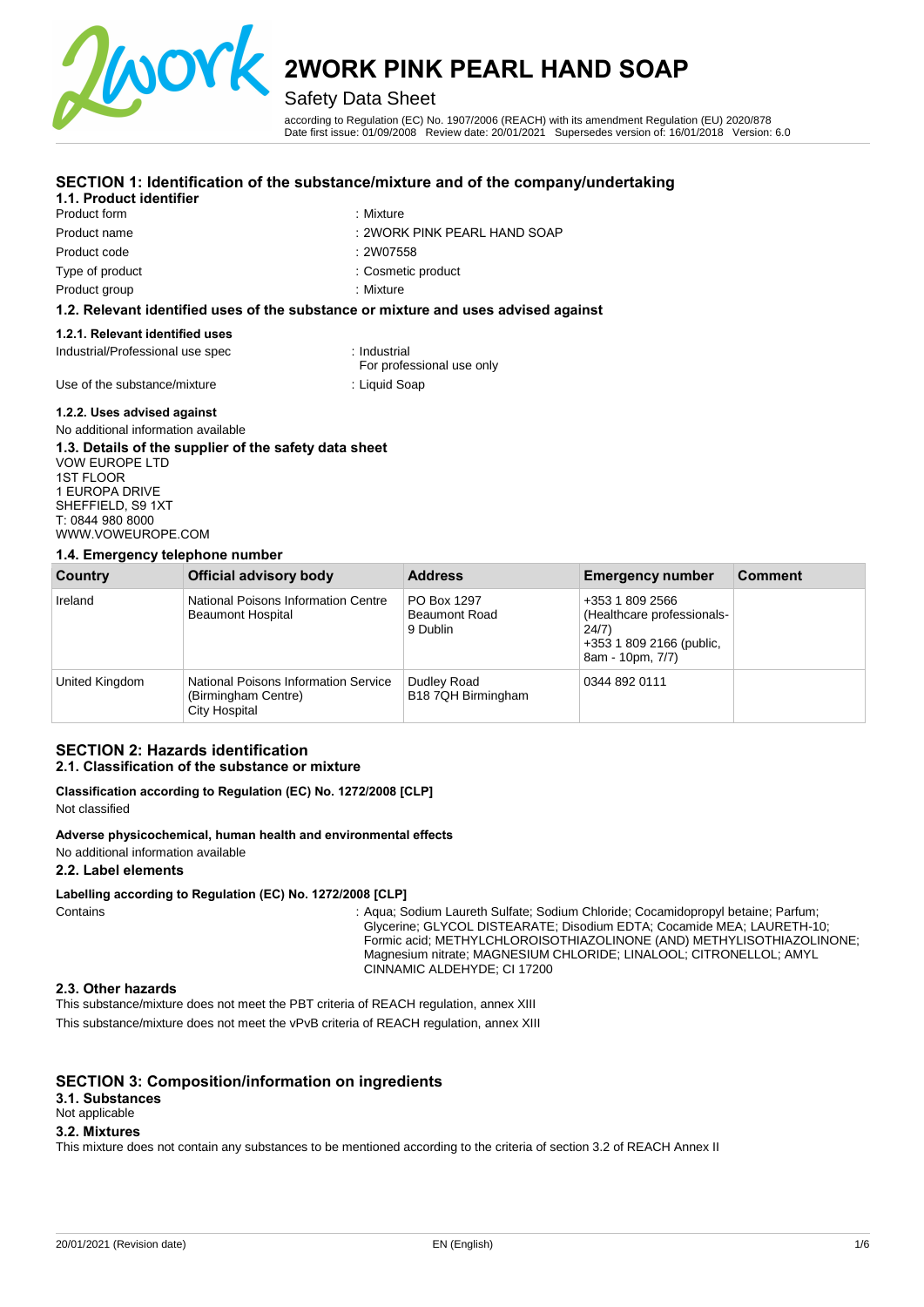### Safety Data Sheet

according to Regulation (EC) No. 1907/2006 (REACH) with its amendment Regulation (EU) 2020/878

| <b>SECTION 4: First aid measures</b><br>4.1. Description of first aid measures                                                                                                                                                    |                                                                                                                                                                          |
|-----------------------------------------------------------------------------------------------------------------------------------------------------------------------------------------------------------------------------------|--------------------------------------------------------------------------------------------------------------------------------------------------------------------------|
| General advice                                                                                                                                                                                                                    | : Never give anything by mouth to an unconscious person. If you feel unwell, seek medical<br>advice (show the label where possible).                                     |
| Skin contact                                                                                                                                                                                                                      | : Rinse with water.                                                                                                                                                      |
| Eye contact                                                                                                                                                                                                                       | : Immediately flush eyes thoroughly with water for at least 15 minutes.                                                                                                  |
| Ingestion                                                                                                                                                                                                                         | : Rinse mouth. Do NOT induce vomiting. Get medical advice/attention.                                                                                                     |
| 4.2. Most important symptoms and effects, both acute and delayed<br>Acute effects inhalation                                                                                                                                      | : None under normal use.                                                                                                                                                 |
| Acute effects skin                                                                                                                                                                                                                | : None under normal conditions.                                                                                                                                          |
| Acute effects eyes                                                                                                                                                                                                                | : May cause eye irritation. Redness.                                                                                                                                     |
| Acute effects oral route                                                                                                                                                                                                          | : May cause irritation to the digestive tract.                                                                                                                           |
| 4.3. Indication of any immediate medical attention and special treatment needed<br>No additional information available                                                                                                            |                                                                                                                                                                          |
| <b>SECTION 5: Firefighting measures</b><br>5.1. Extinguishing media                                                                                                                                                               |                                                                                                                                                                          |
| Suitable extinguishing media                                                                                                                                                                                                      | : Water.                                                                                                                                                                 |
| 5.2. Special hazards arising from the substance or mixture                                                                                                                                                                        |                                                                                                                                                                          |
| Hazardous decomposition products in case of fire                                                                                                                                                                                  | : Toxic fumes may be released. Carbon dioxide. Carbon monoxide.                                                                                                          |
| 5.3. Advice for firefighters                                                                                                                                                                                                      |                                                                                                                                                                          |
| Firefighting instructions                                                                                                                                                                                                         | : Use water spray or fog for cooling exposed containers. Exercise caution when fighting any<br>chemical fire. Prevent fire fighting water from entering the environment. |
| Protection during firefighting                                                                                                                                                                                                    | : Do not enter fire area without proper protective equipment, including respiratory protection.                                                                          |
| 6.1. Personal precautions, protective equipment and emergency procedures<br>6.1.1. For non-emergency personnel<br><b>Emergency procedures</b>                                                                                     | : Evacuate unnecessary personnel.                                                                                                                                        |
|                                                                                                                                                                                                                                   |                                                                                                                                                                          |
| 6.1.2. For emergency responders                                                                                                                                                                                                   |                                                                                                                                                                          |
| Protective equipment                                                                                                                                                                                                              | : Equip cleanup crew with proper protection.                                                                                                                             |
| Emergency procedures                                                                                                                                                                                                              | : Ventilate area.                                                                                                                                                        |
| 6.2. Environmental precautions<br>Prevent entry to sewers and public waters. Notify authorities if liquid enters sewers or public waters.<br>6.3. Methods and material for containment and cleaning up<br>Methods for cleaning up | : Collect leaking and spilled liquid in sealable containers as far as possible. Wash away<br>remainder with plenty of water.                                             |
| 6.4. Reference to other sections<br>See Heading 8. Exposure controls and personal protection.                                                                                                                                     |                                                                                                                                                                          |
| <b>SECTION 7: Handling and storage</b><br>7.1. Precautions for safe handling<br>No additional information available                                                                                                               |                                                                                                                                                                          |
| 7.2. Conditions for safe storage, including any incompatibilities<br>Storage conditions                                                                                                                                           | : Keep container closed when not in use.                                                                                                                                 |
| Packaging materials                                                                                                                                                                                                               | : polyethylene. glass. stainless steel.                                                                                                                                  |
| 7.3. Specific end use(s)<br>No additional information available                                                                                                                                                                   |                                                                                                                                                                          |
| <b>SECTION 8: Exposure controls/personal protection</b><br>8.1. Control parameters                                                                                                                                                |                                                                                                                                                                          |
| 8.1.1 National occupational exposure and biological limit values<br>No additional information available                                                                                                                           |                                                                                                                                                                          |
|                                                                                                                                                                                                                                   |                                                                                                                                                                          |

**8.1.2. Recommended monitoring procedures**  No additional information available

#### **8.1.3. Air contaminants formed**

No additional information available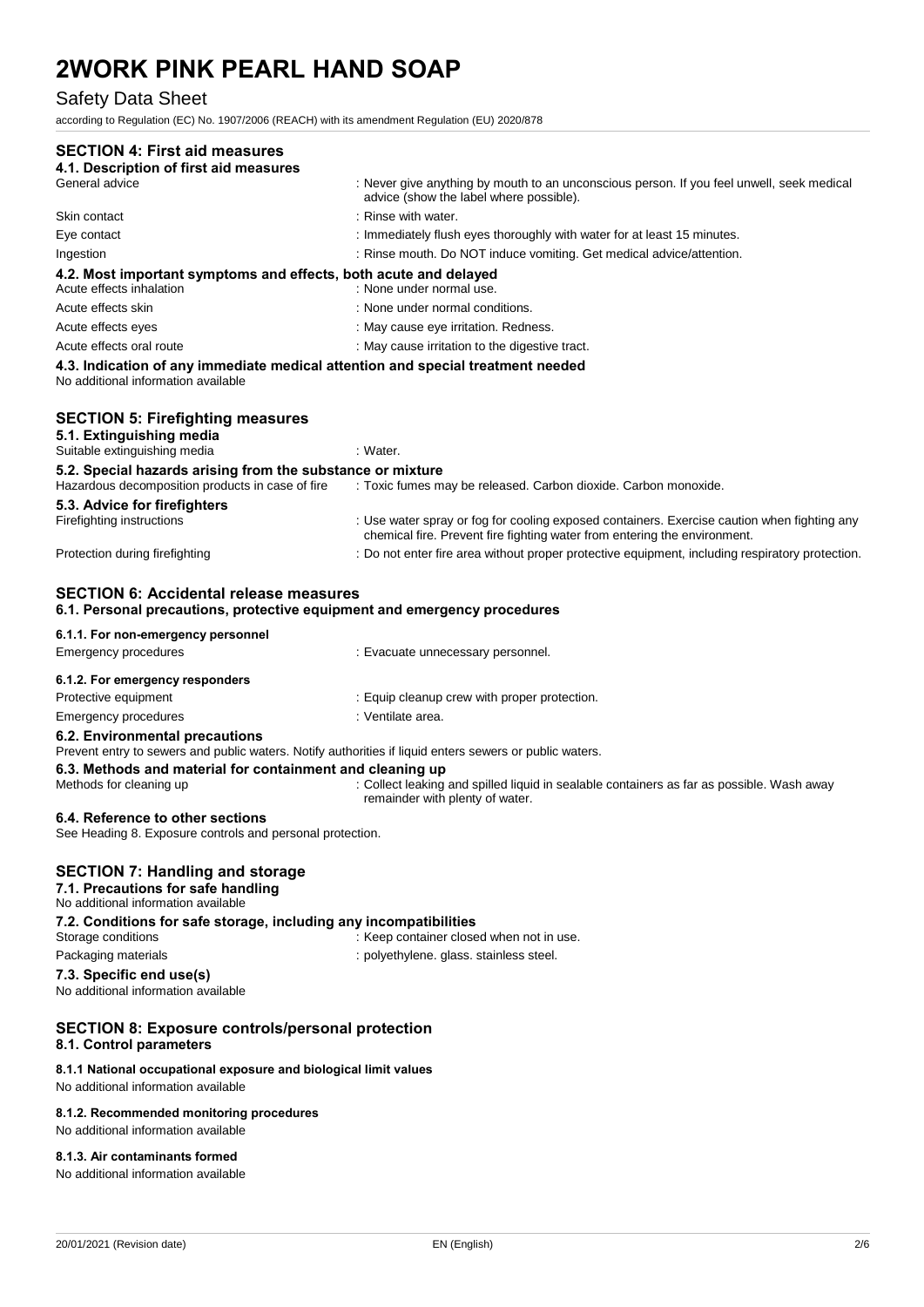#### Safety Data Sheet

according to Regulation (EC) No. 1907/2006 (REACH) with its amendment Regulation (EU) 2020/878

#### **8.1.4. DNEL and PNEC**

No additional information available

#### **8.1.5. Control banding**  No additional information available

**8.2. Exposure controls** 

### **8.2.1. Appropriate engineering controls**

No additional information available

#### **8.2.2. Personal protection equipment**

### **8.2.2.1. Eye and face protection**

No additional information available

#### **8.2.2.2. Skin protection**

No additional information available

#### **8.2.2.3. Respiratory protection**

No additional information available

#### **8.2.2.4. Thermal hazards**

No additional information available

#### **8.2.3. Environmental exposure controls**

#### **Other information:**

Do not eat, drink or smoke during use.

### **SECTION 9: Physical and chemical properties**

| 9.1. Information on basic physical and chemical properties<br>Physical state | : Liquid                     |
|------------------------------------------------------------------------------|------------------------------|
| Colour                                                                       | : pink.                      |
| Physical state/form                                                          | : Liquid.                    |
| Odour                                                                        | : Floral. perfumed.          |
| Odour threshold                                                              | : Not available              |
| Melting point/range                                                          | : 0 °C                       |
| Freezing point                                                               | : Not available              |
| Boiling point/Boiling range                                                  | :100                         |
| Flammability                                                                 | : Non flammable.             |
| <b>Explosive limits</b>                                                      | : Not available              |
| Lower explosive limit (LEL)                                                  | : Not available              |
| Upper explosive limit (UEL)                                                  | : Not available              |
| Flash point                                                                  | : Not available              |
| Autoignition temperature                                                     | : Not available              |
| Decomposition temperature                                                    | : Not available              |
| рH                                                                           | $:6.4 - 6.9$                 |
| Viscosity, kinematic                                                         | : Not available              |
| Viscosity, dynamic                                                           | : 3200 cP at 20 $^{\circ}$ C |
| Solubility                                                                   | : Soluble in water.          |
| Partition coefficient n-octanol/water (Log Kow)                              | : Not available              |
| Vapour pressure                                                              | : Not available              |
| Vapour pressure at 50 °C                                                     | : Not available              |
| Density                                                                      | : Not available              |
| Relative density                                                             | : 1.032                      |
| Relative vapour density at 20 °C                                             | : Not available              |
| Particle size                                                                | : Not applicable             |
| Particle size distribution                                                   | : Not applicable             |
| Particle shape                                                               | : Not applicable             |
| Particle aspect ratio                                                        | : Not applicable             |
| Particle aggregation state                                                   | : Not applicable             |
| Particle agglomeration state                                                 | : Not applicable             |
|                                                                              |                              |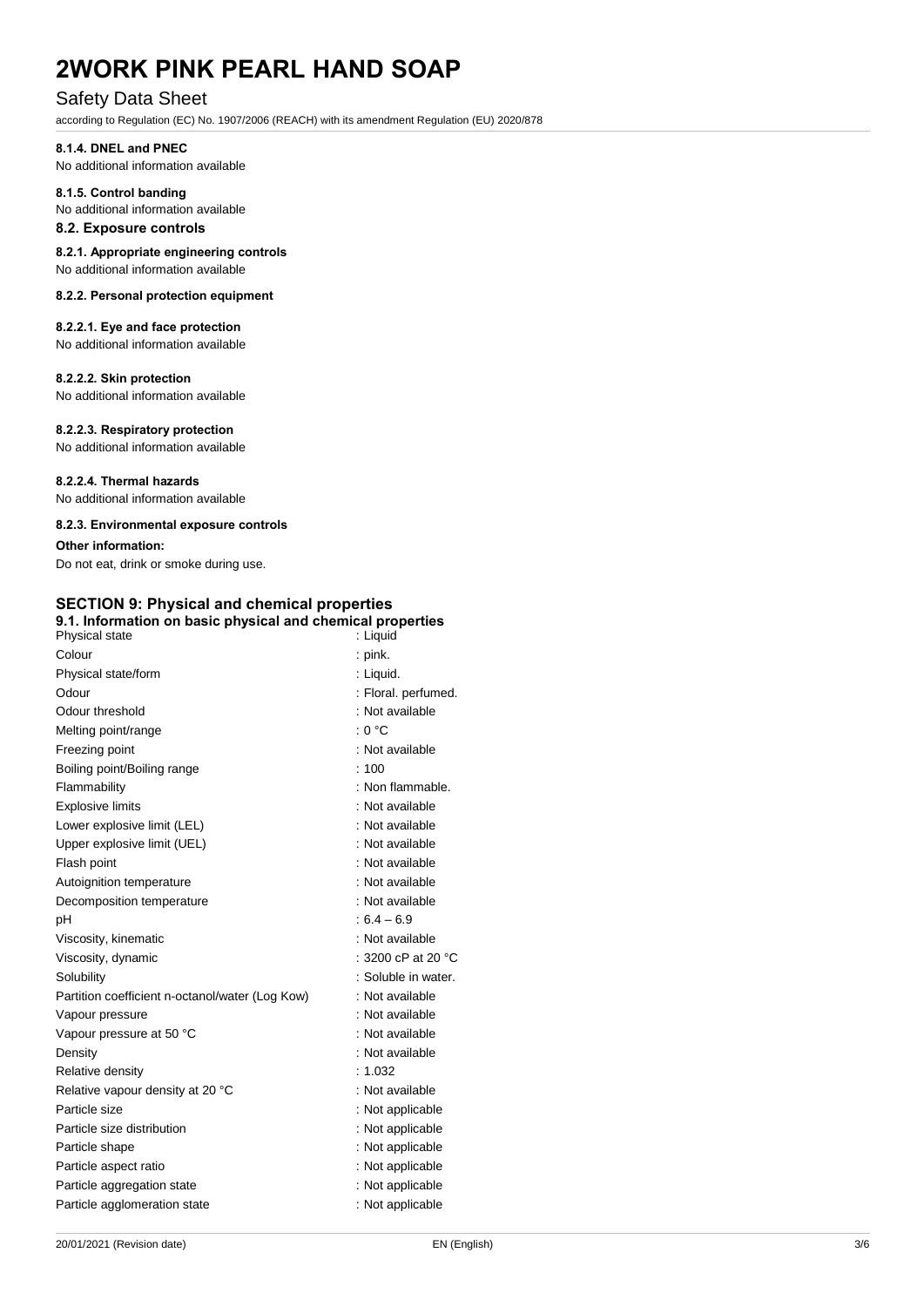#### Safety Data Sheet

according to Regulation (EC) No. 1907/2006 (REACH) with its amendment Regulation (EU) 2020/878

Particle specific surface area : Not applicable : Not applicable Particle dustiness in the contract of the contract of the contract of the contract of the contract of the contract of the contract of the contract of the contract of the contract of the contract of the contract of the cont

**9.2. Other information** 

#### **9.2.1. Information with regard to physical hazard classes**

### No additional information available

#### **9.2.2. Other safety characteristics**

No additional information available

#### **SECTION 10: Stability and reactivity**

**10.1. Reactivity**  No additional information available **10.2. Chemical stability** 

Stable under normal conditions.

### **10.3. Possibility of hazardous reactions**

No dangerous reactions known under normal conditions of use.

#### **10.4. Conditions to avoid**

No additional information available

#### **10.5. Incompatible materials**  No additional information available

**10.6. Hazardous decomposition products** 

fume. Carbon monoxide. Carbon dioxide.

#### **SECTION 11: Toxicological information**

#### **11.1. Information on hazard classes as defined in Regulation (EC) No 1272/2008**

| Acute toxicity (oral)                                                              | : Not classified                                                   |  |  |
|------------------------------------------------------------------------------------|--------------------------------------------------------------------|--|--|
| Acute toxicity (dermal)                                                            | : Not classified                                                   |  |  |
| Acute toxicity (inhalation)                                                        | : Not classified                                                   |  |  |
| Skin corrosion/irritation                                                          | : Not classified                                                   |  |  |
|                                                                                    | $pH: 6.4 - 6.9$                                                    |  |  |
| Additional information                                                             | : Based on available data, the classification criteria are not met |  |  |
| Serious eye damage/irritation                                                      | : Not classified                                                   |  |  |
|                                                                                    | $pH: 6.4 - 6.9$                                                    |  |  |
| Additional information                                                             | : Based on available data, the classification criteria are not met |  |  |
| Respiratory or skin sensitisation                                                  | : Not classified                                                   |  |  |
| Additional information                                                             | : Based on available data, the classification criteria are not met |  |  |
| Germ cell mutagenicity                                                             | : Not classified                                                   |  |  |
| Additional information                                                             | : Based on available data, the classification criteria are not met |  |  |
| Carcinogenicity                                                                    | : Not classified                                                   |  |  |
| Additional information                                                             | : Based on available data, the classification criteria are not met |  |  |
| Reproductive toxicity                                                              | : Not classified                                                   |  |  |
| Additional information                                                             | : Based on available data, the classification criteria are not met |  |  |
| STOT-single exposure                                                               | : Not classified                                                   |  |  |
| Additional information                                                             | : Based on available data, the classification criteria are not met |  |  |
| STOT-repeated exposure                                                             | : Not classified                                                   |  |  |
| Additional information                                                             | : Based on available data, the classification criteria are not met |  |  |
| Aspiration hazard                                                                  | : Not classified                                                   |  |  |
| Additional information                                                             | : Based on available data, the classification criteria are not met |  |  |
| 11.2. Information on other hazards                                                 |                                                                    |  |  |
| 11.2.1. Endocrine disrupting properties                                            |                                                                    |  |  |
| 11.2.2 Other information<br>Potential adverse human health effects and<br>symptoms | : Based on available data, the classification criteria are not met |  |  |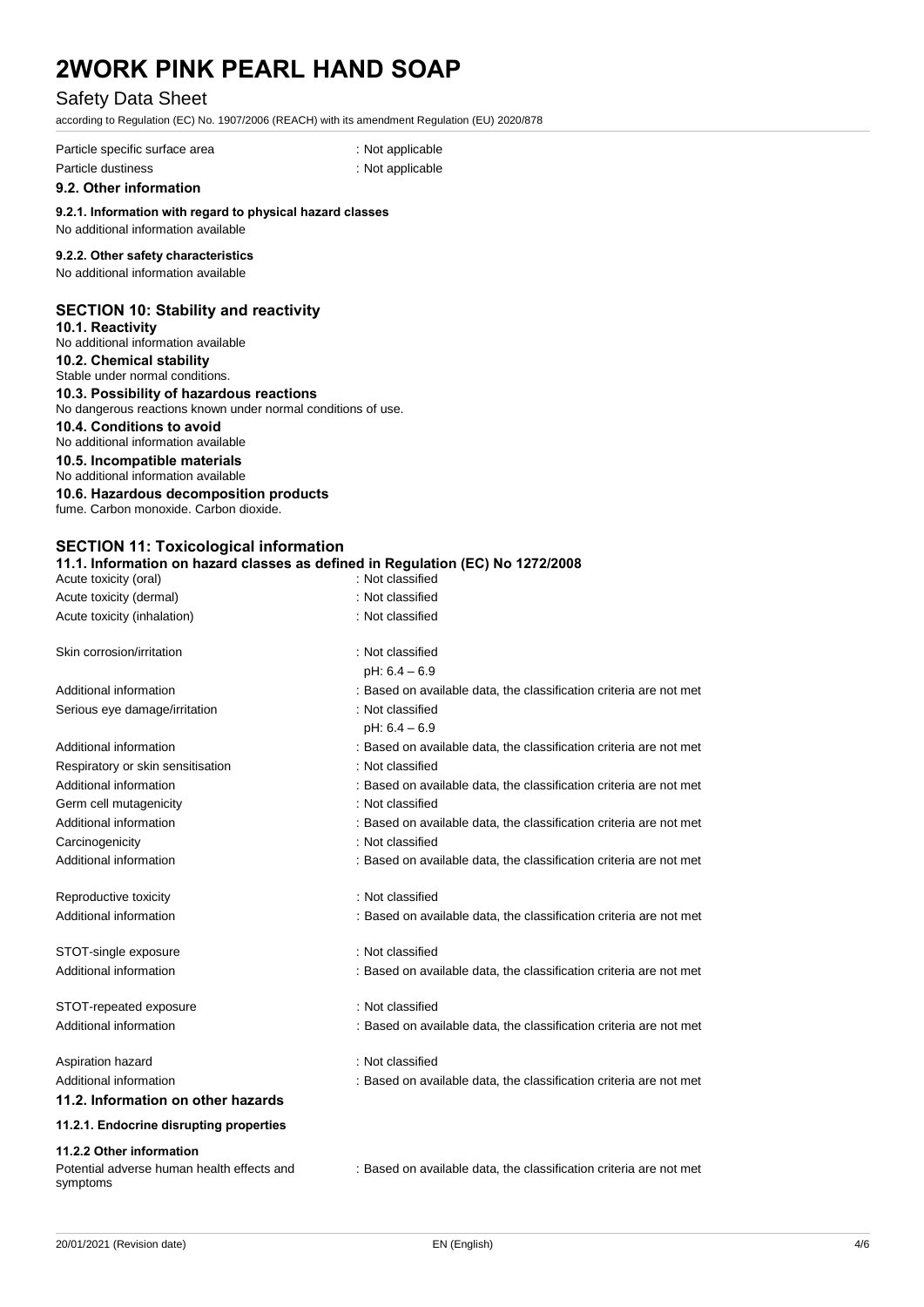### Safety Data Sheet

according to Regulation (EC) No. 1907/2006 (REACH) with its amendment Regulation (EU) 2020/878

| <b>SECTION 12: Ecological information</b>                                                                                                                                                                                                                                                                                                                                                             |                                                                                                                                                                                                                                                                                                                                                                                                                  |  |  |
|-------------------------------------------------------------------------------------------------------------------------------------------------------------------------------------------------------------------------------------------------------------------------------------------------------------------------------------------------------------------------------------------------------|------------------------------------------------------------------------------------------------------------------------------------------------------------------------------------------------------------------------------------------------------------------------------------------------------------------------------------------------------------------------------------------------------------------|--|--|
| 12.1. Toxicity                                                                                                                                                                                                                                                                                                                                                                                        |                                                                                                                                                                                                                                                                                                                                                                                                                  |  |  |
| Hazardous to the aquatic environment, short-term<br>(acute)                                                                                                                                                                                                                                                                                                                                           | : Not classified                                                                                                                                                                                                                                                                                                                                                                                                 |  |  |
| Hazardous to the aquatic environment, long-term<br>(chronic)                                                                                                                                                                                                                                                                                                                                          | : Not classified                                                                                                                                                                                                                                                                                                                                                                                                 |  |  |
| 12.2. Persistence and degradability                                                                                                                                                                                                                                                                                                                                                                   |                                                                                                                                                                                                                                                                                                                                                                                                                  |  |  |
| <b>SAVON PEARLE</b>                                                                                                                                                                                                                                                                                                                                                                                   |                                                                                                                                                                                                                                                                                                                                                                                                                  |  |  |
| Persistence and degradability                                                                                                                                                                                                                                                                                                                                                                         | Biodegradable. The surfactant(s) contained in this preparation complies (comply) with the<br>biodegradability criteria as laid down in Regulation (EC) No. 648/2004 on detergents. Data<br>to support this assertion are held at the disposal of the competent authorities of the<br>Member States and will be made available to them, at their direct request or at the request<br>of a detergent manufacturer. |  |  |
| 12.3. Bioaccumulative potential                                                                                                                                                                                                                                                                                                                                                                       |                                                                                                                                                                                                                                                                                                                                                                                                                  |  |  |
| <b>SAVON PEARLE</b>                                                                                                                                                                                                                                                                                                                                                                                   |                                                                                                                                                                                                                                                                                                                                                                                                                  |  |  |
| Bioaccumulative potential                                                                                                                                                                                                                                                                                                                                                                             | No bioaccumulation.                                                                                                                                                                                                                                                                                                                                                                                              |  |  |
| 12.4. Mobility in soil<br>No additional information available<br>12.5. Results of PBT and vPvB assessment                                                                                                                                                                                                                                                                                             |                                                                                                                                                                                                                                                                                                                                                                                                                  |  |  |
| <b>SAVON PEARLE</b>                                                                                                                                                                                                                                                                                                                                                                                   |                                                                                                                                                                                                                                                                                                                                                                                                                  |  |  |
| This substance/mixture does not meet the PBT criteria of REACH regulation, annex XIII                                                                                                                                                                                                                                                                                                                 |                                                                                                                                                                                                                                                                                                                                                                                                                  |  |  |
| This substance/mixture does not meet the vPvB criteria of REACH regulation, annex XIII                                                                                                                                                                                                                                                                                                                |                                                                                                                                                                                                                                                                                                                                                                                                                  |  |  |
| 12.6. Endocrine disrupting properties<br>No additional information available<br>12.7. Other adverse effects                                                                                                                                                                                                                                                                                           |                                                                                                                                                                                                                                                                                                                                                                                                                  |  |  |
| Additional information                                                                                                                                                                                                                                                                                                                                                                                | : Avoid release to the environment.                                                                                                                                                                                                                                                                                                                                                                              |  |  |
|                                                                                                                                                                                                                                                                                                                                                                                                       |                                                                                                                                                                                                                                                                                                                                                                                                                  |  |  |
| <b>SECTION 13: Disposal considerations</b><br>13.1. Waste treatment methods                                                                                                                                                                                                                                                                                                                           |                                                                                                                                                                                                                                                                                                                                                                                                                  |  |  |
| Product/Packaging disposal recommendations                                                                                                                                                                                                                                                                                                                                                            | : Dispose in a safe manner in accordance with local/national regulations.                                                                                                                                                                                                                                                                                                                                        |  |  |
| Waste / unused products                                                                                                                                                                                                                                                                                                                                                                               | : Avoid release to the environment.                                                                                                                                                                                                                                                                                                                                                                              |  |  |
| $C$ $\Gamma$ $C$ $\Gamma$ $C$ $N$ $I$ , $A$ , $I$ , $T$ $\alpha$ , $\alpha$ , $\alpha$ , $\alpha$ , $\alpha$ , $I$ , $\alpha$ , $\alpha$ , $\alpha$ , $\alpha$ , $\alpha$ , $\alpha$ , $\alpha$ , $\alpha$ , $\alpha$ , $\alpha$ , $\alpha$ , $\alpha$ , $\alpha$ , $\alpha$ , $\alpha$ , $\alpha$ , $\alpha$ , $\alpha$ , $\alpha$ , $\alpha$ , $\alpha$ , $\alpha$ , $\alpha$ , $\alpha$ , $\alpha$ |                                                                                                                                                                                                                                                                                                                                                                                                                  |  |  |

#### **SECTION 14: Transport information**

| In accordance with ADR / IMDG / IATA   |               |               |  |  |  |
|----------------------------------------|---------------|---------------|--|--|--|
| <b>ADR</b>                             | <b>IMDG</b>   | <b>IATA</b>   |  |  |  |
| 14.1. UN number or ID number           |               |               |  |  |  |
| Not regulated                          | Not regulated | Not regulated |  |  |  |
| 14.2. UN proper shipping name          |               |               |  |  |  |
| Not regulated                          | Not regulated | Not regulated |  |  |  |
| 14.3. Transport hazard class(es)       |               |               |  |  |  |
| Not regulated                          | Not regulated | Not regulated |  |  |  |
| 14.4. Packing group                    |               |               |  |  |  |
| Not regulated                          | Not regulated | Not regulated |  |  |  |
| <b>14.5. Environmental hazards</b>     |               |               |  |  |  |
| Not regulated                          | Not regulated | Not regulated |  |  |  |
| No supplementary information available |               |               |  |  |  |
| 14.6. Special precautions for user     |               |               |  |  |  |
| <b>Overland transport</b>              |               |               |  |  |  |
| Not regulated                          |               |               |  |  |  |
| <b>Transport by sea</b>                |               |               |  |  |  |
|                                        |               |               |  |  |  |

Not regulated

**Air transport** Not regulated